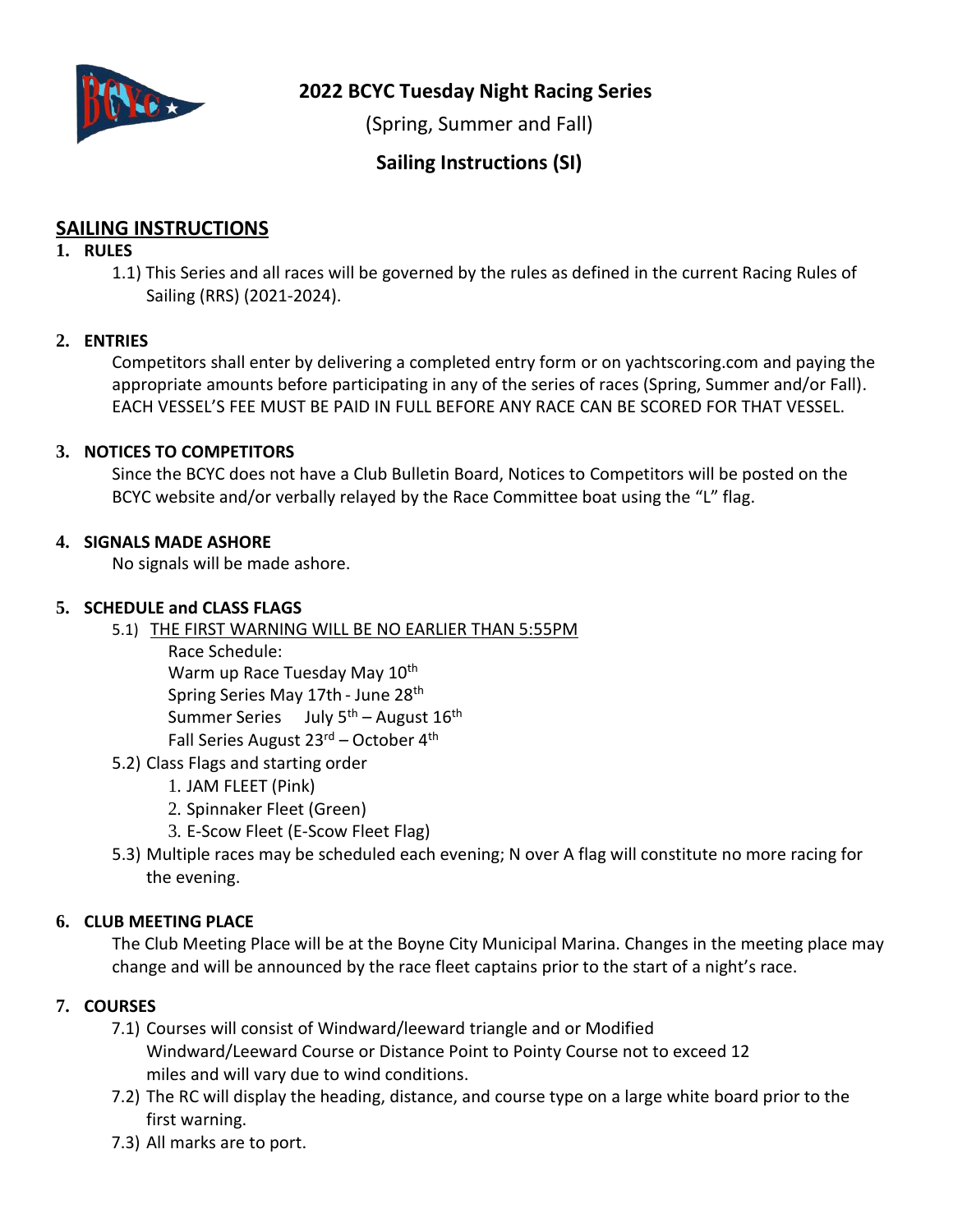### **8. MARKS**

8.1) Marks will be Orange or Yellow inflatable buoys.

## **9. STARTING LINES**

The Starting line will be between Race Committee boat (orange flag) and the yellow or orange cylindrical buoy.

## **10. THE FINISH**

10.1) Competitors shall finish between the RC boat (orange flag) and the leeward mark Buoy as defined by the definition of "FINISH".

## **11. TIME LIMIT**

If no vessel has rounded the first mark within an hour of the first start the RC may abandon the race. For all other races, the time limit shall be at sunset, as defined in local time zone. Any vessel not finishing within the above time limit will be scored DNF without a hearing. One vessel finishing within the time limit makes the race valid for all vessels in that fleet.

## **12. PROTESTS**

- 12.1) Protests shall be delivered to the Club Meeting Place within 60 minutes after the Race Committee boat docks. Hearings will be held as soon as possible in the Club Meeting Place. Skippers or a vessel representative should appear there after the race if they have reason to believe they may be involved in a protest.
- 12.2) Racing Rule 44.1 will be changed as follows; A boat may take a One Turn penalty (One tack and One jibe) when she may have broken a rule of part 2 while racing.

## **13. GROUNDING**

A grounded vessel may use engine power to re-float, but such vessel shall return to the course at a position at a point behind its position at the time of grounding.

## **14. COMMITTEE BOAT**

Boats striking the RC Boat shall retire and are responsible for any damages. That vessel will be scored a DSQ, which cannot be thrown out. Race Management responsibilities, especially prior to the start; effectively preclude any dialog between racing vessels and the RC.

## **15. ADVERTISING per ISAF Regulation #20**

## **16. SCORING and HANDICAPPING**

- **16.1** Each night of racing will consist of 1-2 races with one score given per race.
- **16.2** A competitor's overall Tuesday night score will be used to calculate the series position; using the low point system.
	- **16.2.1** One Tuesday night score constitutes a series
- **16.3** Throw outs: **16.3.1** Spring, Summer and Fall series - 1 throw out if 7 nights are completed in a series.
- **16.4** Scoring system for all boats MWPHRF calculated on yachtscoring.com